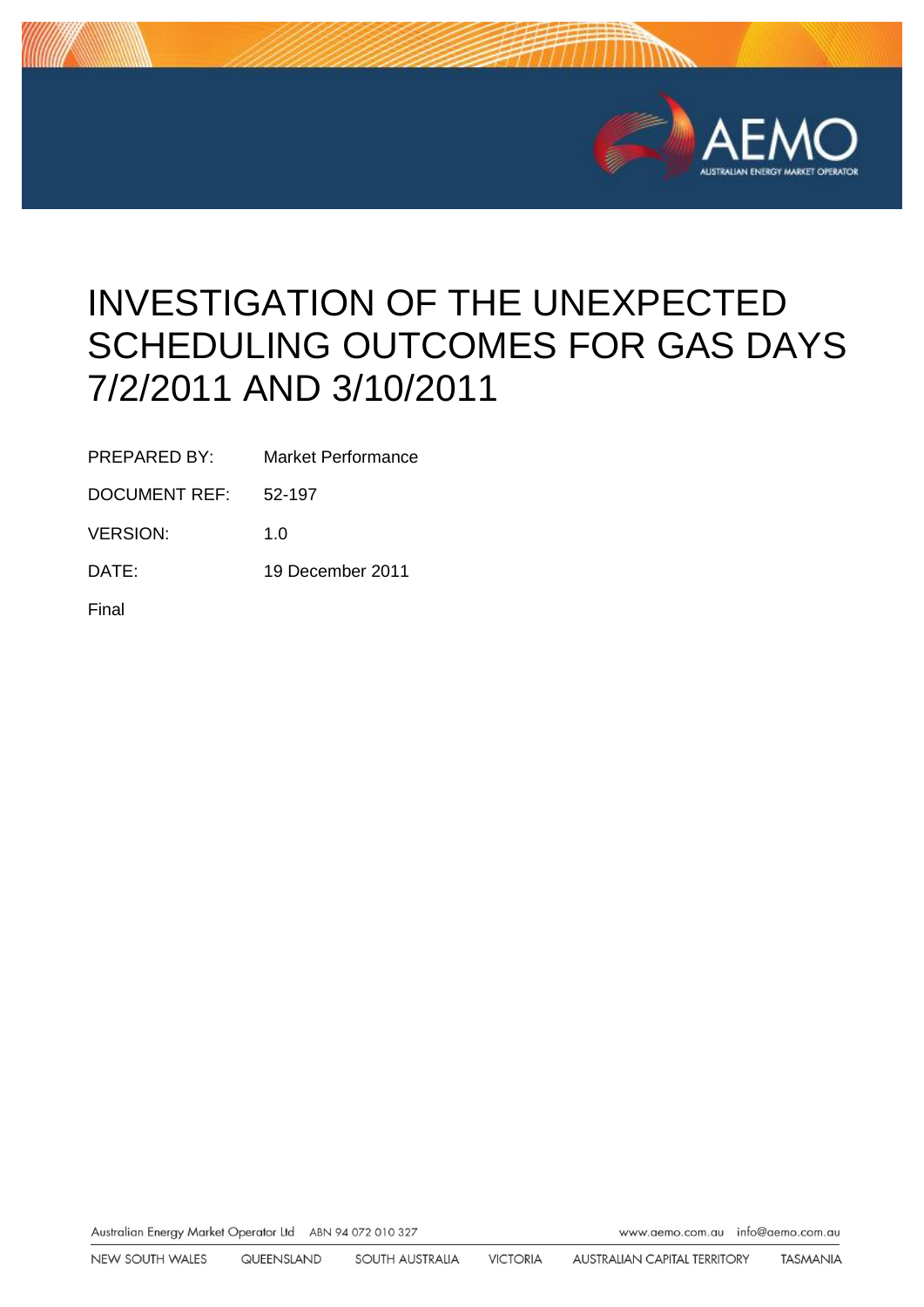

## **Contents**

| $1 \quad \blacksquare$ |                                                                          |
|------------------------|--------------------------------------------------------------------------|
| $\overline{2}$         |                                                                          |
| 2.1                    |                                                                          |
| 2.2                    | Assessment against NGR 217 criteria for unintended scheduling results  4 |
| $\overline{3}$         |                                                                          |
| $\overline{4}$         |                                                                          |
| 5                      |                                                                          |
|                        |                                                                          |
|                        |                                                                          |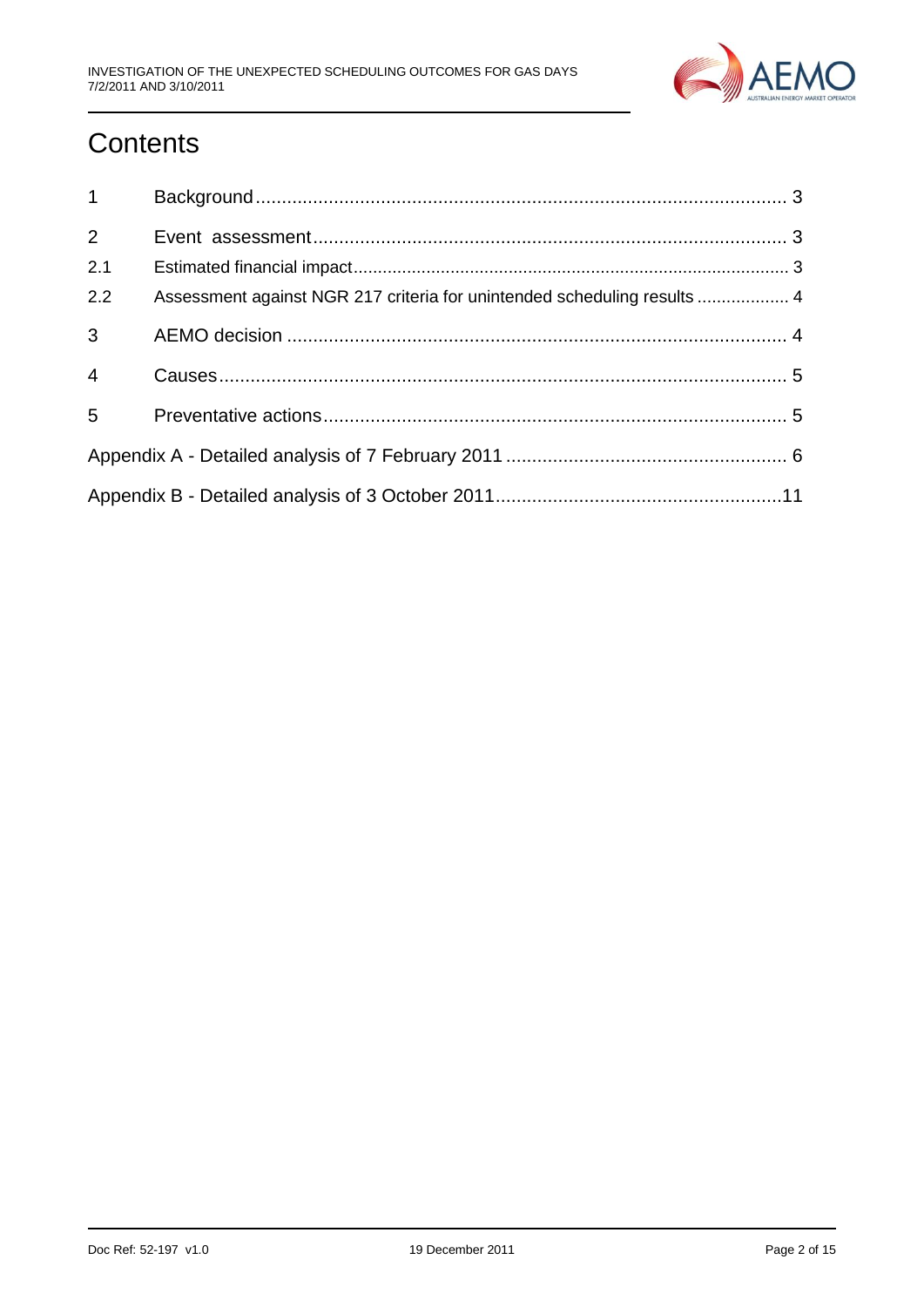

## <span id="page-2-0"></span>**1 Background**

In accordance with rule 218 (1) of the National Gas Rules (NGR), AEMO initiated an investigation of scheduling results in response to a Helpdesk call raised by a Market Participant (MP) in relation to its abnormal imbalance payments for gas day 3 October 2011. The results of the investigation reveal that:

- AEMO scheduling did not use the most recent valid demand forecasts submitted by MPs on two occasions since February 2007; these happened while creating the 6am schedules on gas days 7 February 2011 and 3 October 2011. For these schedules, AEMO's scheduling process started before the demand forecasting process was completed. Consequently, these schedules were generated using MPs' day ahead (D+1) demand forecasts submitted before 10pm instead of any updated demand forecasts submitted between 10pm and 5am prior to the commencement of the relevant gas day;
- the estimated impact on scheduling and settlement outcomes for gas days 7 February 2011 and 3 October 2011 did not meet the materiality test for an unintended scheduling result set out in rule 217(4); and
- these circumstances also affected the 6am schedule for 25 October 2008, but as there were no changes to demand forecast between 10pm and 5am there was no impact.

AEMO has prepared this report in accordance with rule 218 (3) to present its decision and the reasons for its decision on whether the above events are unintended scheduling results.

## <span id="page-2-1"></span>**2 Event assessment**

### <span id="page-2-2"></span>**2.1 Estimated financial impact**

The estimated financial impact for 7 February 2011 and 3 October 2011 is set out in Table 1. Table 1 shows that for each of the above events:

- no MP was better off (under-charged) by more than \$5,786;
- no MP was worse off (under-paid) by more than \$4,987; and
- the total financial impact for all MPs was less than \$11,187.

Detailed analyses are included in Appendix A for 7 February 2011 and in Appendix B for 3 October 2011.

| rapid 11 January of midnoidi choot on mantot ranticipanto |                 |                |  |  |
|-----------------------------------------------------------|-----------------|----------------|--|--|
|                                                           | 7 February 2011 | 3 October 2011 |  |  |
| Number of MP under-charged                                | 11              | 12             |  |  |
| Maximum under-charged amount                              | \$5,786         | \$1,350        |  |  |
| Number of MP under-paid                                   | 9               | 8              |  |  |
| Maximum under-paid amount                                 | \$4,987         | \$1,357        |  |  |
| Total financial impact*                                   | \$11,187        | \$3,870        |  |  |

*Table 1: Summary of financial effect on Market Participants*

\*this is the amount of money expected to be paid by all MPs who would be under-charged to those who would be under-paid.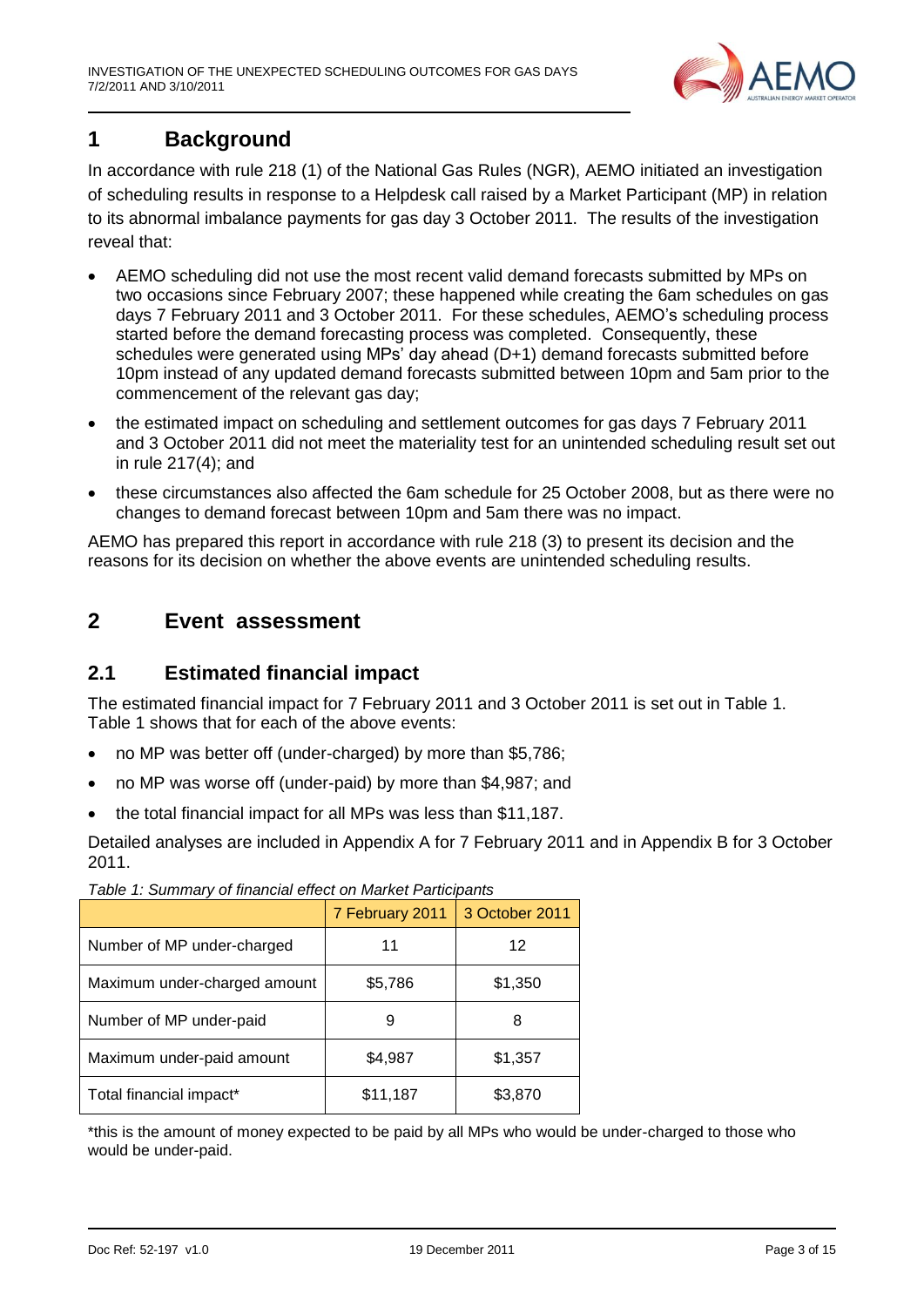

## <span id="page-3-0"></span>**2.2 Assessment against NGR 217 criteria for unintended scheduling results**

The NGR requirements for assessing unintended scheduling results are provided in rule 217. The events on 7 February 2011 and 3 October 2011:

- met the criteria for unintended scheduling results when assessed against rule 217(1);
- were not relevant to the criteria in rules 217(2) and (3); and
- did not meet criteria for unintended scheduling results when assessed against rule 217(4).

Table 2 summarises AEMO's assessment of these unexpected scheduling outcomes against NGR 217.

*Table 2: Assessment against NGR 217*

| Assessment criteria - NGR 217                                                                                                                                                                                                     | Assessment                                                                                                                                                                                                                                                                                                                      |
|-----------------------------------------------------------------------------------------------------------------------------------------------------------------------------------------------------------------------------------|---------------------------------------------------------------------------------------------------------------------------------------------------------------------------------------------------------------------------------------------------------------------------------------------------------------------------------|
| 217 (1) If scheduling instructions issued as part of an<br>operating schedule produce one or more of the<br>following results:<br>(f) a scheduling instruction is not issued in<br>accordance with the gas scheduling procedures, | For the 6am schedules on gas days 7 February 2011<br>and 3 October 2011, AEMO scheduling did not use<br>MPs' most recent validated demand forecasts. As<br>such, AEMO scheduling instruction was not issued<br>in accordance with clause 3.6.2 of the Wholesale<br>market gas scheduling procedures (Victoria) which<br>states: |
| then that result will be an intended scheduling<br>result unless otherwise specified in subrules (2), (3)<br>or $(4)$ .                                                                                                           | "When producing schedules, AEMO will apply<br>validated revisions to demand forecasts for the first<br>hour of the relevant scheduling horizon until the end<br>of the gas day".                                                                                                                                                |
| 217 (2) (exception subrule)                                                                                                                                                                                                       | Not applicable                                                                                                                                                                                                                                                                                                                  |
| 217 (3) (exception subrule)                                                                                                                                                                                                       | Not applicable                                                                                                                                                                                                                                                                                                                  |
| 217 (4) (exception subrule)                                                                                                                                                                                                       | As shown in Table 1 above, the financial impact for:                                                                                                                                                                                                                                                                            |
| A result specified in subrule (1) will not be an<br>unintended scheduling result unless its estimated<br>financial effect on Market Participants exceeds                                                                          | an individual MP is less than \$5,786 and \$1,357<br>$\bullet$<br>for gas days 7 February 2011 and 3 October<br>2011 respectively; and                                                                                                                                                                                          |
| either:<br>(a) for an individual Market Participant, \$20,000,<br>adjusted to reflect the change in the Consumer<br>Price Index in accordance with subrule (5); or                                                                | for all individual MPs is less than \$11,187 and<br>$\bullet$<br>\$3,870 for gas days 7 February 2011 and 3<br>October 2011 respectively.                                                                                                                                                                                       |
| (b) for all individual Market Participants, an<br>aggregate of \$50,000, adjusted to reflect the<br>change in the Consumer Price Index in<br>accordance with subrule (5).                                                         | Because the financial impact is below the specified<br>threshold for both gas days, neither result meets all<br>criteria for an unintended scheduling result.                                                                                                                                                                   |

## <span id="page-3-1"></span>**3 AEMO decision**

Because the financial impact for each individual MP and all MPs in aggregate is below the amount specified in NGR 217, **AEMO has determined that the scheduling outcomes on gas days 7 February 2011 and 3 October 2011 did not meet the criteria for unintended scheduling results.**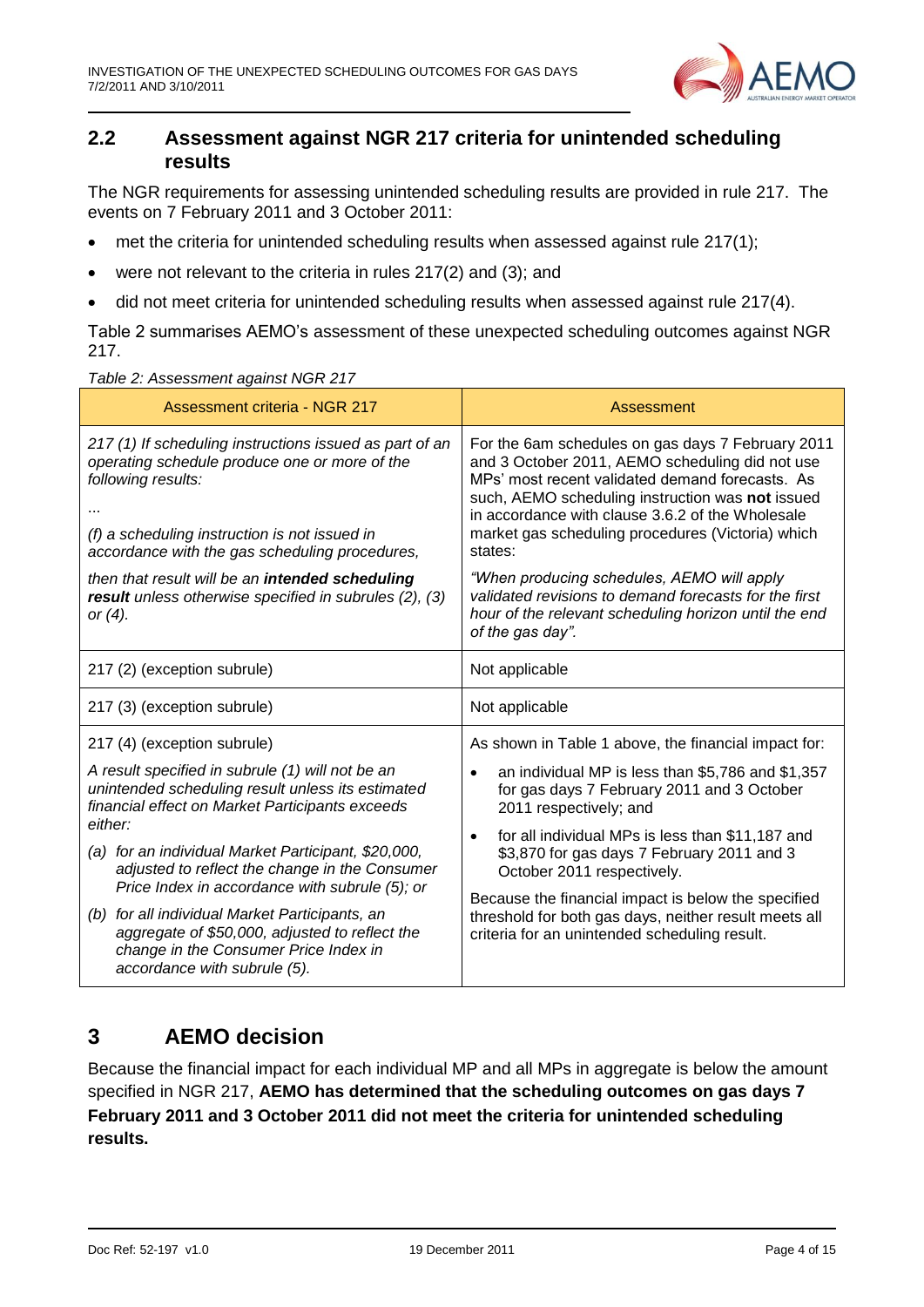

## <span id="page-4-0"></span>**4 Causes**

The process of running a schedule requires that market systems complete some tasks in sequence. One such task is the demand forecast process whereby all individual MP demand forecasts are aggregated as an input to the scheduling process. Normally, there is sufficient time after the scheduled start of the demand forecast process to allow it to complete before the scheduling process starts.

On the three days in question (out of over 1,700 days since commencement of new rules in February 2007), the demand forecast process ran longer than usual. Market systems do not confirm that that the demand forecast process has completed, and so an earlier valid demand forecast was used.

## <span id="page-4-1"></span>**5 Preventative actions**

AEMO has reviewed market systems that allowed scheduling processes to start before the demand forecasting process was completed, and:

- has implemented process changes to ensure that the scheduling process does not start until the demand forecasting process has completed; and
- will implement system changes to prevent scheduling process do not start until the demand forecasting process has completed.

AEMO expects that these steps will prevent a future occurrence of these outcomes.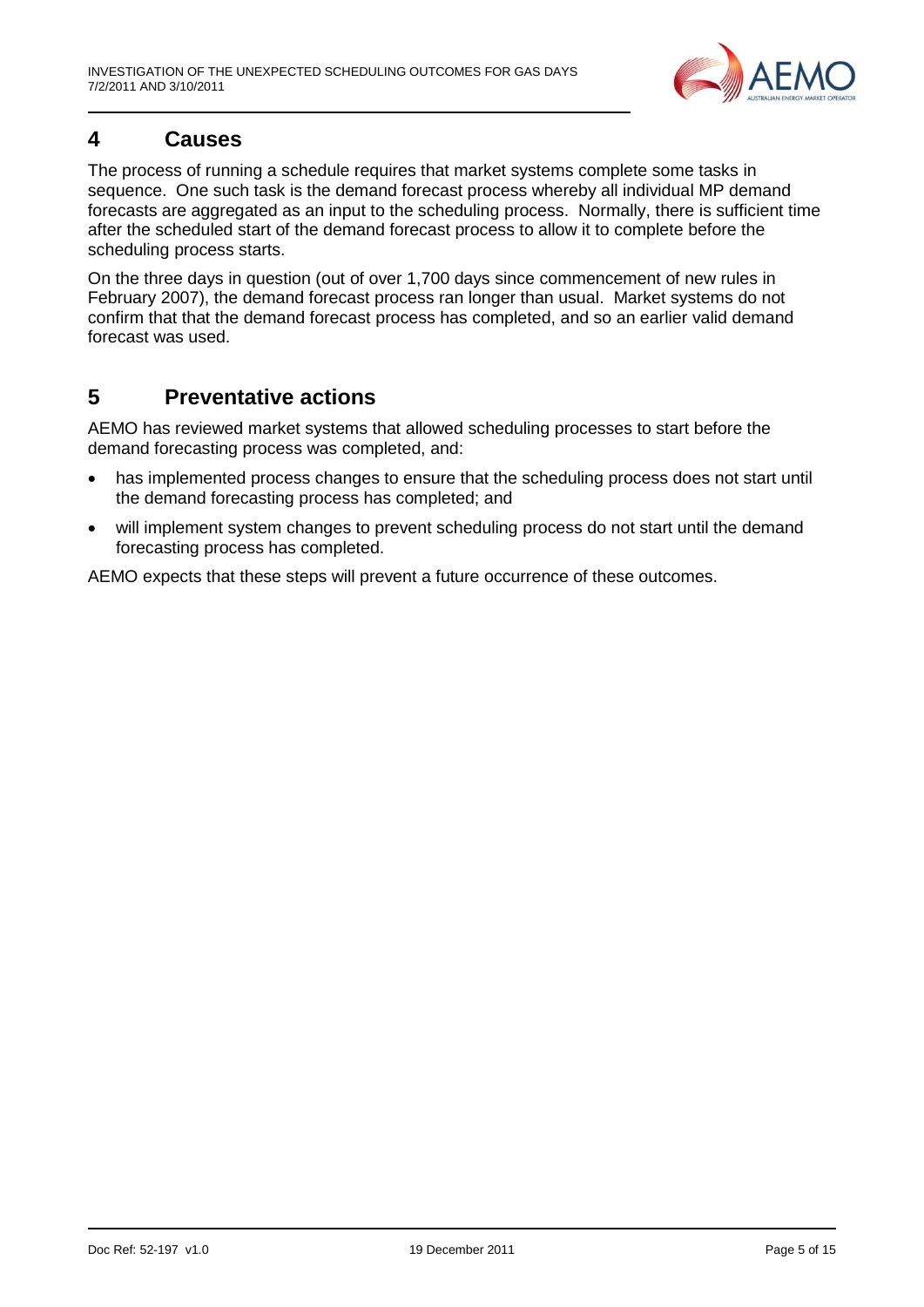

## <span id="page-5-0"></span>**Appendix A - Detailed analysis of 7 February 2011**

Two MPs submitted updated demand forecasts between 10pm and 5am prior to the commencement of the gas day. The updated demand forecasts were higher by 10,601 GJ than the day ahead (D+1) demand forecasts submitted before 10pm. However, the updated demand forecasts were not used in the 6am schedule. For the purpose of the analysis presented below, AEMO generated the expected scheduling results (after the event) using the correct demand forecasts. The expected changes to scheduling and settlement outcomes are discussed below.

#### **Expected changes to gas price**

Table 3 shows the published and expected gas price for each schedule. The gas price for the 6am schedule would have increased by \$0.28 to \$3.11 due to the increased scheduled injections to meet the increased forecast demand.

*Table 3: Market prices*

| Schedule                                                 | 6am 10am | 2pm                                          | 6pm | 10 <sub>pm</sub> |
|----------------------------------------------------------|----------|----------------------------------------------|-----|------------------|
| Published   \$2.8300 \$3.4907 \$3.4907 \$3.4907 \$3.4907 |          |                                              |     |                  |
| Expected   \$3.1100 \$3.4907 \$3.4907 \$3.4907 \$3.4907  |          |                                              |     |                  |
| Change                                                   |          | \$0.2800 \$0.0000 \$0.0000 \$0.0000 \$0.0000 |     |                  |

#### **Expected changes to demand forecasts, scheduled controllable injections and controllable withdrawals**

The following changes to scheduling outcomes would occur:

- 6am scheduling horizon: an increase in net withdrawals of 8,143 GJ (due to 10,601 GJ increase in demand forecasts from 2 affected MPs and 2,458 GJ decrease in scheduled controllable withdrawals from 2 affected MPs) matched by an equal increase in controllable injections (affecting 3 MPs);
- 10am scheduling horizon: a decrease in scheduled controllable withdrawals of 42 GJ (due to changes to withdrawal bids before 9am and affecting 1 MP) balanced by an equal decrease in scheduled injections (affecting 1 MP); and
- there would be no changes in demand forecasts, scheduled controllable withdrawals and injections for the remaining 3 scheduling horizons.

Table 4 summarises the expected changes in scheduled quantities and demand forecasts for each scheduling horizon.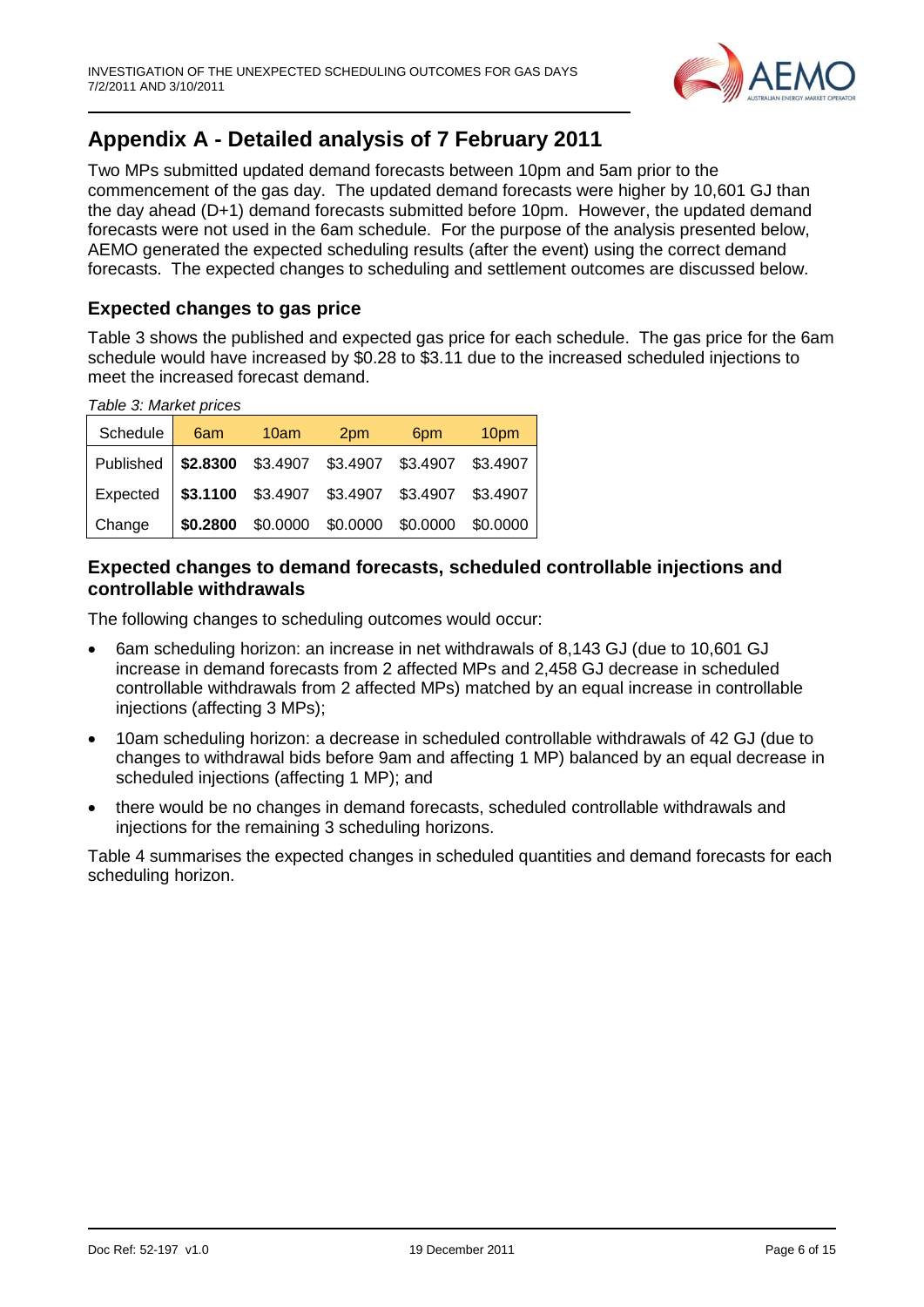

*Table 4: Expected changes to demand forecasts, scheduled controllable injection and withdrawal quantities*

| Scheduling horizon            | 6am-6am                    | 10am-6am | 2pm-6am                               | 6pm-6am | 10pm-6am |  |
|-------------------------------|----------------------------|----------|---------------------------------------|---------|----------|--|
|                               |                            |          | <b>Published quantities</b>           |         |          |  |
| Demand forecast (GJ)          | 450,076                    | 366,204  | 245,876                               | 171,236 | 101,596  |  |
| Controllable withdrawals (GJ) | 66,611                     | 52,959   | 53,802                                | 41,682  | 21,703   |  |
| Controllable injections (GJ)  | 539,018                    | 470,804  | 342,571                               | 251,343 | 165,580  |  |
|                               | <b>Expected quantities</b> |          |                                       |         |          |  |
| Demand forecast (GJ)          | 460,677                    | 366,204  | 245,876                               | 171,236 | 101,596  |  |
| Controllable withdrawals (GJ) | 64,153                     | 52,917   | 53,802                                | 41,682  | 21,703   |  |
| Controllable injections (GJ)  | 547,160                    | 470,762  | 342,571                               | 251,343 | 165,580  |  |
|                               |                            |          | <b>Expected changes to quantities</b> |         |          |  |
| Demand Forecast (GJ)          | 10,601                     | 0        | 0                                     | 0       | 0        |  |
| Controllable withdrawals (GJ) | $-2,458$                   | $-42$    | $\Omega$                              | 0       | 0        |  |
| Controllable injections (GJ)  | 8,143                      | -42      | 0                                     | 0       | 0        |  |

Table 5 shows the breakdown of the changes to demand forecasts, controllable withdrawals and injections by scheduling interval and summed for each scheduling horizon and schedule.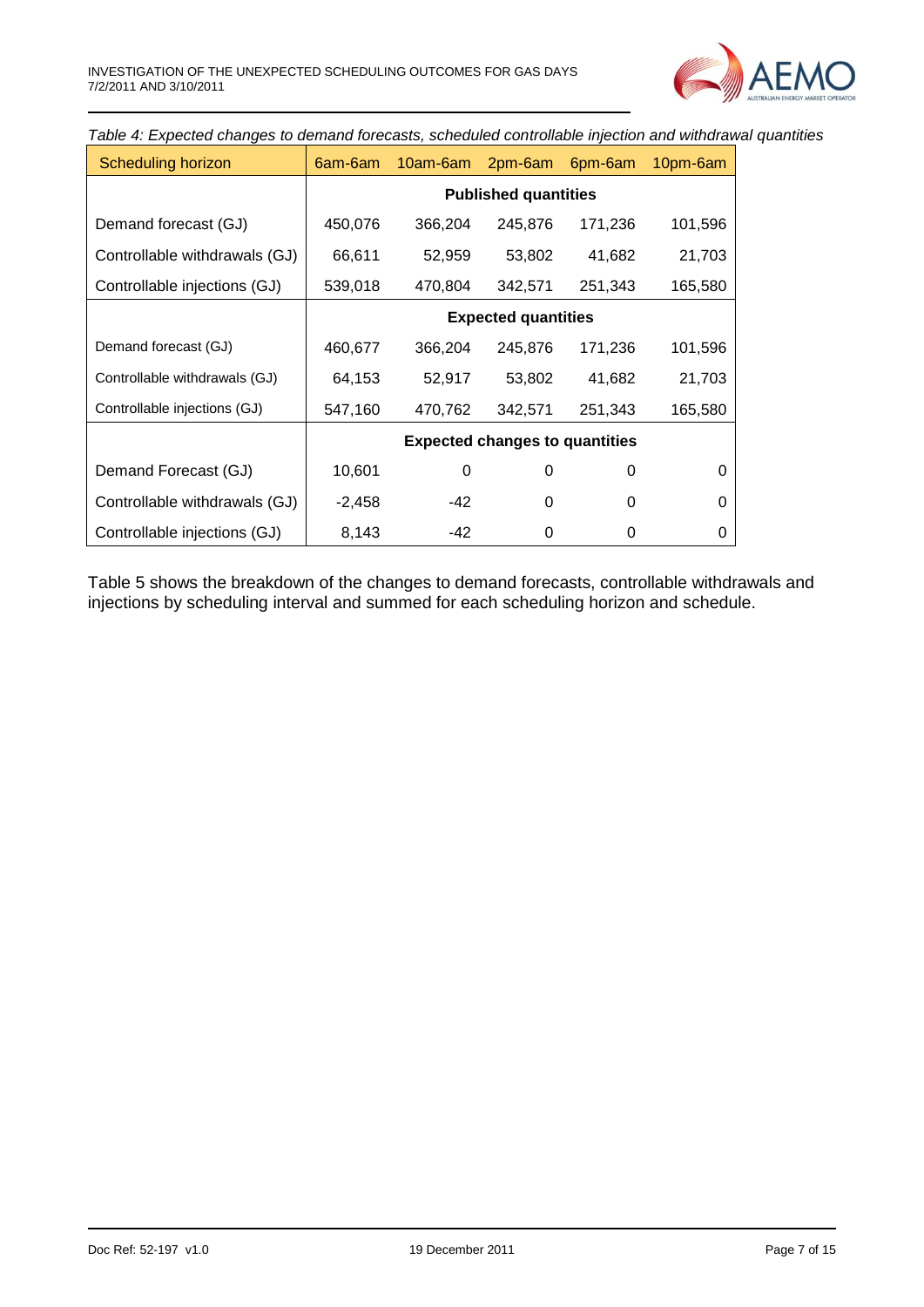

*Table 5: Expected changes to demand forecasts, scheduled controllable injection and withdrawal quantities broken down by scheduling interval*

| Scheduling interval                 | 6am                              | 10am                                     | 2pm         | 6pm         | 10pm     |  |  |
|-------------------------------------|----------------------------------|------------------------------------------|-------------|-------------|----------|--|--|
|                                     | Changes to demand forecasts (GJ) |                                          |             |             |          |  |  |
| 6am-10am                            | 5,235                            | 0                                        | $\Omega$    | $\mathbf 0$ | $\Omega$ |  |  |
| 10am-2pm                            | 1,831                            | 0                                        | $\Omega$    | 0           | 0        |  |  |
| 2pm-6pm                             | 659                              | 0                                        | 0           | 0           | 0        |  |  |
| 6pm-10pm                            | 1,703                            | 0                                        | $\Omega$    | 0           | 0        |  |  |
| 10pm-6am                            | 1,173                            | 0                                        | 0           | 0           | 0        |  |  |
| <b>Total for scheduling horizon</b> | 10,601                           | 0                                        | $\mathbf 0$ | 0           | 0        |  |  |
| <b>Total for schedule</b>           | 10,601                           | 0                                        | $\mathbf 0$ | 0           | 0        |  |  |
|                                     |                                  | Changes to controllable withdrawals (GJ) |             |             |          |  |  |
| 6am-10am                            | $-375$                           | $-375$                                   | $-375$      | $-375$      | $-375$   |  |  |
| 10am-2pm                            | $-416$                           | $-42$                                    | $-42$       | $-42$       | $-42$    |  |  |
| 2pm-6pm                             | $-417$                           | 0                                        | 0           | 0           | 0        |  |  |
| 6pm-10pm                            | $-417$                           | 0                                        | 0           | 0           | 0        |  |  |
| 10pm-6am                            | $-834$                           | $-0.4$                                   | 0           | 0           | 0        |  |  |
| <b>Total for scheduling horizon</b> | $-2,458$                         | $-42$                                    | 0           | 0           | 0        |  |  |
| <b>Total for schedule</b>           | $-2,458$                         | $-417$                                   | $-416$      | $-416$      | $-416$   |  |  |
|                                     |                                  | Changes to controllable injections (GJ)  |             |             |          |  |  |
| 6am-10am                            | 1,350                            | 1,350                                    | 1,350       | 1,350       | 1,350    |  |  |
| 10am-2pm                            | 1,358                            | $-64$                                    | $-64$       | $-64$       | $-64$    |  |  |
| 2pm-6pm                             | 1,358                            | 5                                        | 0           | 0           | 0        |  |  |
| 6pm-10pm                            | 1,358                            | 5                                        | $\Omega$    | 0           | 0        |  |  |
| 10pm-6am                            | 2,717                            | 11                                       | $\Omega$    | 0           | 0        |  |  |
| <b>Total for scheduling horizon</b> | 8,143                            | $-42$                                    | $\mathbf 0$ | 0           | 0        |  |  |
| <b>Total for schedule</b>           | 8,143                            | 1,308                                    | 1,287       | 1,287       | 1,287    |  |  |

#### **Changes to imbalance quantities and payments**

Table 6 shows the published and expected total market imbalance quantities and payments. The largest changes would occur in the first 2 schedules.

- 6am schedule: the market would have been under-paid by \$6,252 in imbalance payments due to increased gas price even though there was no change in imbalance quantity;
- 10am schedule: The market would have been under-paid by \$6,021 in imbalance payments caused by a negative change in net imbalance quantity of -1,725 GJ (due to a decrease of 417 GJ in controllable withdrawals and an increase of 1,308 GJ in scheduled injections. See details in Table 5);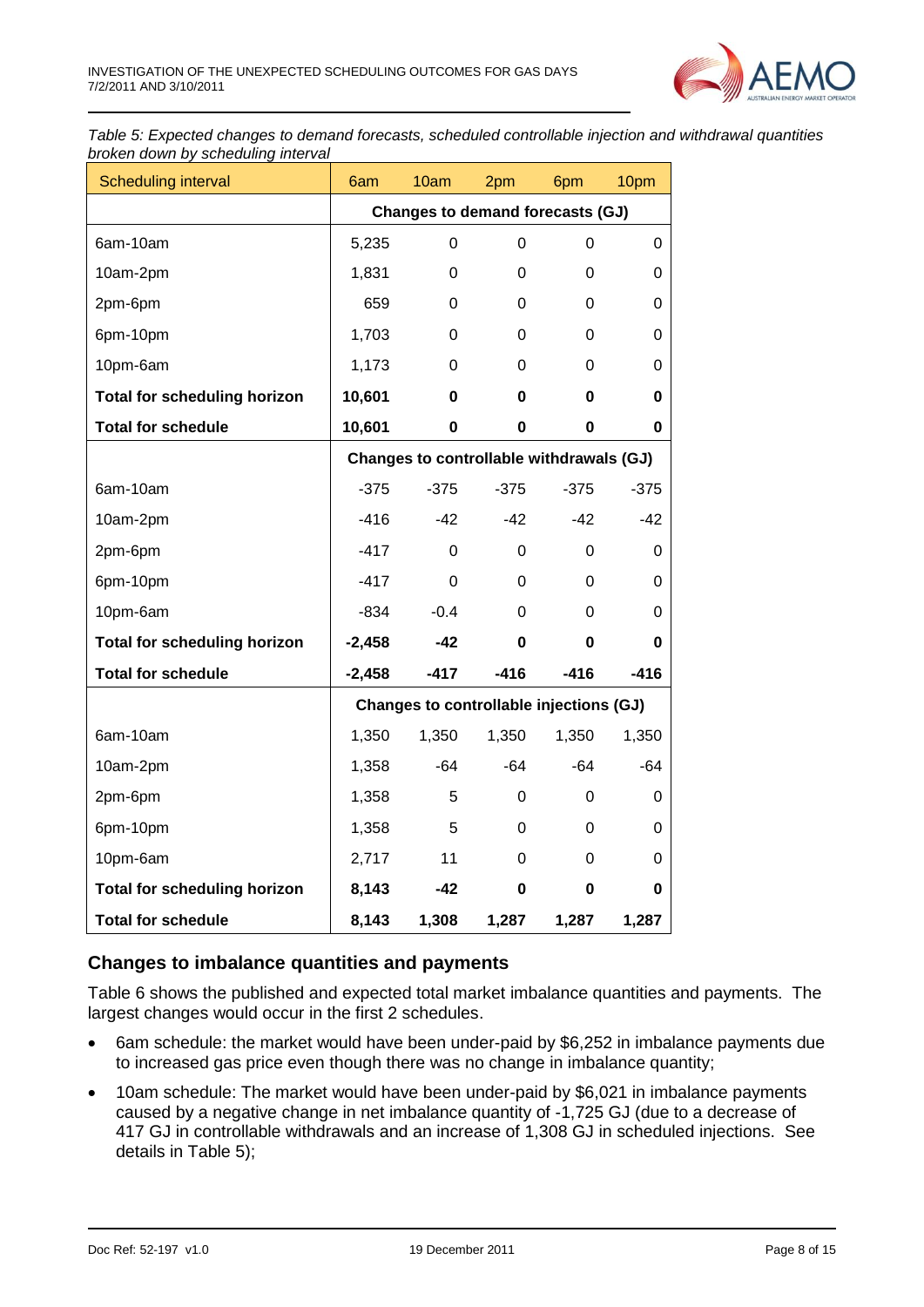

- 2pm schedule: the market would have been under-charged by \$44 in imbalance payments caused by a positive change in net imbalance quantity of 22 GJ (due to 1 GJ increase in controllable withdrawals (=-416 GJ +417 GJ) and 21 GJ decrease in controllable injections (=1,287 GJ – 1,308 GJ). See details in Table 5);
- no changes to imbalance quantities in other schedules of the gas day; and
- in total, the market would have been underpaid by \$12,229 in daily imbalance payments.

*Table 6: Expected changes to imbalance quantities and payments*

| Schedule                      | 6am                                                          | 10am                                              | 2pm       | 6pm      | 10pm        |  |
|-------------------------------|--------------------------------------------------------------|---------------------------------------------------|-----------|----------|-------------|--|
|                               | <b>Published imbalance quantities and payments</b>           |                                                   |           |          |             |  |
| Imbalance withdrawal (GJ)     | 516,687                                                      | 17,776                                            | -14,898   | 222      | $-6,085$    |  |
| Imbalance injections (GJ)     | 539,018                                                      | 20,824                                            | $-34,398$ | $-5,585$ | $-2,907$    |  |
| Net imbalance quantity (GJ)   | $-22,331$                                                    | $-3,048$                                          | 19,500    | 5,807    | $-3,178$    |  |
| Gas price (\$/GJ)             | \$2.8300                                                     | \$3.4907                                          | \$2.0001  | \$2.0001 | \$2.0213    |  |
| Imbalance payments (\$)       | $-$ \$63,196                                                 | $-$10,638$                                        | \$39,001  | \$11,615 | $-$6,423$   |  |
| Daily imbalance payments (\$) |                                                              |                                                   |           |          | -\$29,641   |  |
|                               |                                                              | <b>Expected imbalance quantities and payments</b> |           |          |             |  |
| Imbalance withdrawal (GJ)     | 524,830                                                      | 9,217                                             | $-14,898$ | 222      | $-6,085$    |  |
| Imbalance injections (GJ)     | 547,160                                                      | 13,989                                            | $-34,420$ | $-5,585$ | $-2,907$    |  |
| Net imbalance quantity (GJ)   | $-22,331$                                                    | $-4,772$                                          | 19,522    | 5,807    | $-3,178$    |  |
| Gas price (\$/GJ)             | \$3.1100                                                     | \$3.4907                                          | \$2.0001  | \$2.0001 | \$2.0213    |  |
| Imbalance payments (\$)       | $-$ \$69,448                                                 | $-$16,659$                                        | \$39,045  | \$11,615 | $-$ \$6,423 |  |
| Daily imbalance payments (\$) |                                                              |                                                   |           |          | $-$41,870$  |  |
|                               | <b>Expected changes to imbalance quantities and payments</b> |                                                   |           |          |             |  |
| Gas price (\$/GJ)             | \$0.2800                                                     | \$0.0000                                          | \$0.0000  | \$0.0000 | \$0.0000    |  |
| Net Imbalance quantity (GJ)   | 0                                                            | $-1,725$                                          | 22        | $\Omega$ | 0           |  |
| Imbalance payments (\$)       | $-$ \$6,252                                                  | $-$6,021$                                         | \$44      | \$0      | \$0         |  |
| Daily imbalance payments (\$) |                                                              |                                                   |           |          | $-$12,229$  |  |

#### **Changes to deviation quantities and payments**

#### 6 February 2011

The 6am gas price increase for gas day 7 February 2011 would have impacted the deviation payments for the 10pm scheduling interval for gas day 6 February 2011. Consequently, MPs would have been under-paid by an additional \$11,235 in deviation payments for 40,129 GJ of deviation quantity incurred in that scheduling interval. See details in Table 7.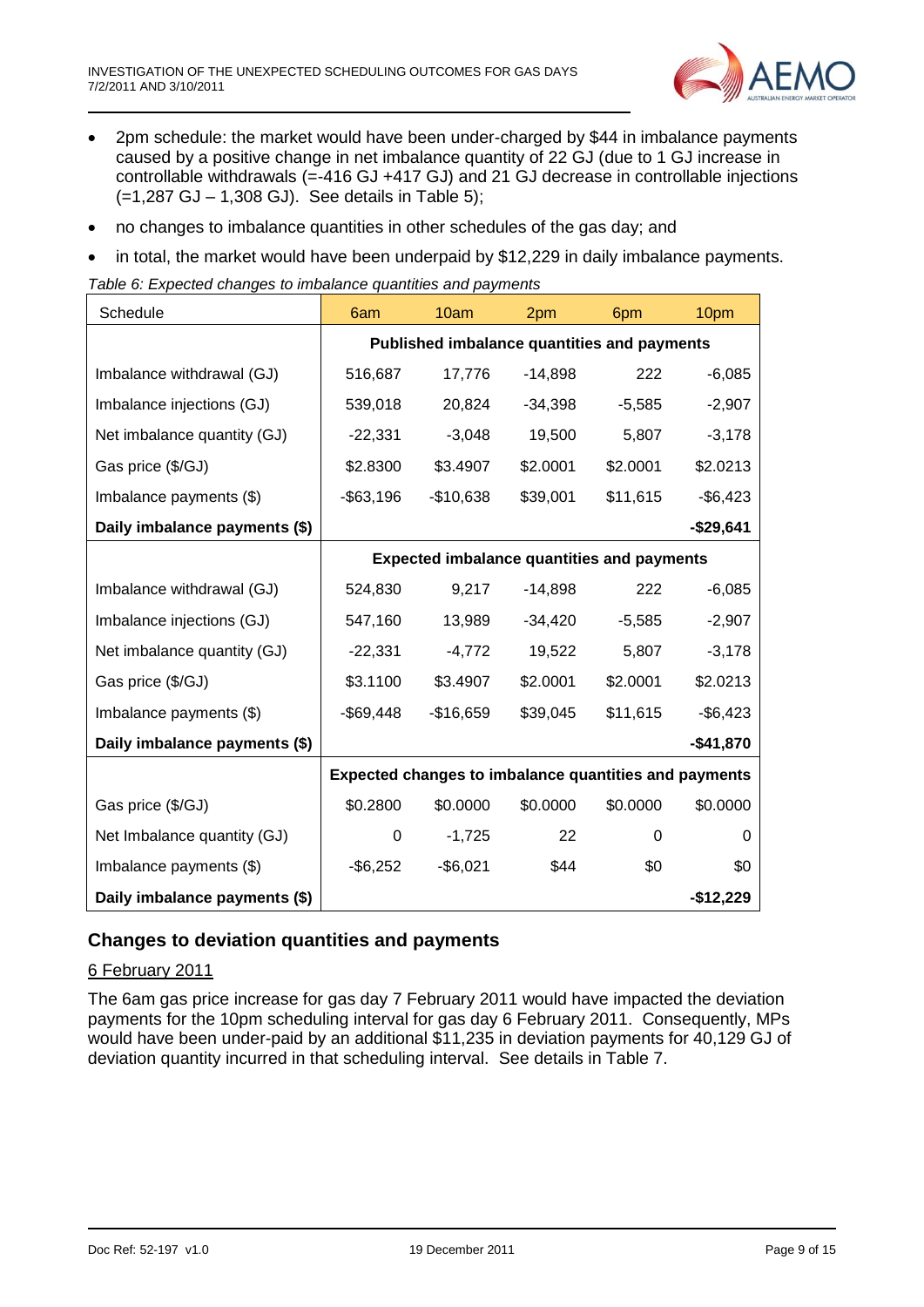

#### *Table 7: Expected changes to deviation payments*

|                              | 10pm scheduling<br>interval (6 Feb 2011) |
|------------------------------|------------------------------------------|
| Deviation quantity (GJ)      | 40,129                                   |
| Change in deviation payments | \$11,235                                 |

#### 7 February 2011

MPs' deviation quantities would not have been impacted because:

- settlement system used the correct demand forecasts for the 6am-10am scheduling interval in the 10am schedule to calculate deviation quantities; and
- no change to injection and (controllable) withdrawal deviation quantities would be expected as it was assumed that MPs would not deviate from their scheduled injections and withdrawals by more than the published deviation quantities in each scheduling interval.

As a result, the total deviation payments for 7 February would remain unchanged.

#### **Changes to linepack account**

The daily amount added to the linepack account is the negative of the sum of total daily imbalance and deviation payments and is apportioned to each MP in accordance with their share of the total adjusted net quantity of gas withdrawn for the relevant gas day.

Table 8 shows the linepack account on 6 February 2011 would have been reduced by an additional \$11,235 and this amount would be paid to all MPs withdrawing gas on that gas day. The daily linepack account for 7 February would have increased by \$12,229 which would need to be funded by MPs withdrawing gas on that day.

*Table 8: Linepack account*

|                                    |          | 6-Feb-11 7-Feb-11    |
|------------------------------------|----------|----------------------|
| Change to total deviation payments | \$11,235 | \$0                  |
| Change to total imbalance payments | \$0.     | $-$12,229$           |
| Change to linepack account         |          | $-$11,235$ $$12,229$ |

#### **Total financial impact**

The estimated total financial impact (including changes to imbalance, deviation payments and linepack account allocations for both gas days 6 and 7 February 2011) for all MPs would be \$11,187 as reported in Table 1 above.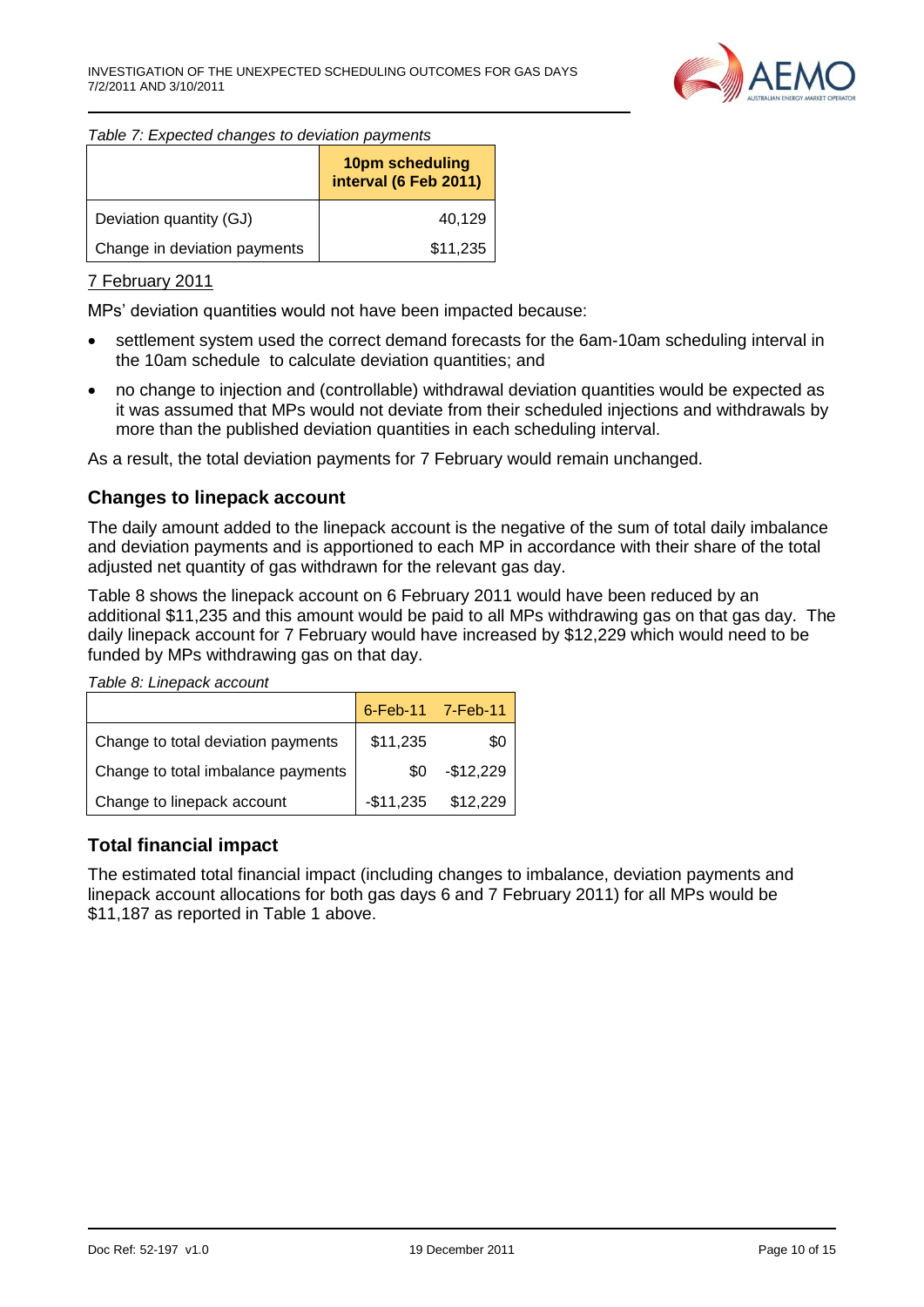

## <span id="page-10-0"></span>**Appendix B - Detailed analysis of 3 October 2011**

Three MPs submitted updated demand forecasts between 10pm and 5am prior to the commencement of the gas day. The updated demand forecasts were higher by 9,551 GJ than the day ahead (D+1) demand forecasts submitted before 10pm. However, the updated demand forecasts were not used in the 6am schedule. For the purpose of the analysis presented below, AEMO was able to generate the expected scheduling results (after the event) using the correct demand forecasts. The expected changes to scheduling and settlement outcomes are discussed below.

#### **Expected changes to gas prices**

Table 9 shows the published and expected gas price for each schedule. The gas price for the:

- 6am schedule would not be affected because the increased demand forecasts would be cleared within the same injection bid step;
- 10am schedule would have increased by \$0.12 to \$3.39 due to 1,248 GJ in increased controllable injections to meet the increased demand forecasts. See details in Table 11; and
- other schedules would not be impacted.

*Table 9: Market prices*

| Schedule                                                                             | 6am 10am | 2pm | 6pm | 10 <sub>pm</sub>                                     |
|--------------------------------------------------------------------------------------|----------|-----|-----|------------------------------------------------------|
| Published \$2.9000 \$3.2700 \$2.2309 \$1.9107 \$1.1100                               |          |     |     |                                                      |
| $\vert$ Expected $\vert$ \$2.9000 <b>\$3.3900</b> \$2.2309 \$1.9107 \$1.1100 $\vert$ |          |     |     |                                                      |
| Change                                                                               |          |     |     | $\vert$ \$0.0000 \$0.1200 \$0.0000 \$0.0000 \$0.0000 |

#### **Expected changes to demand forecasts, scheduled controllable injections and controllable withdrawals**

The following changes to scheduling outcomes would occur:

- 6am scheduling horizon: an increase in demand forecasts of 9,551 GJ matched by an equal increase in controllable injections; and
- no changes to demand forecasts, scheduled controllable withdrawals and injections for the remaining 4 scheduling horizons.

Table 10 summarises the expected changes in scheduled quantities and demand forecasts for each scheduling horizon.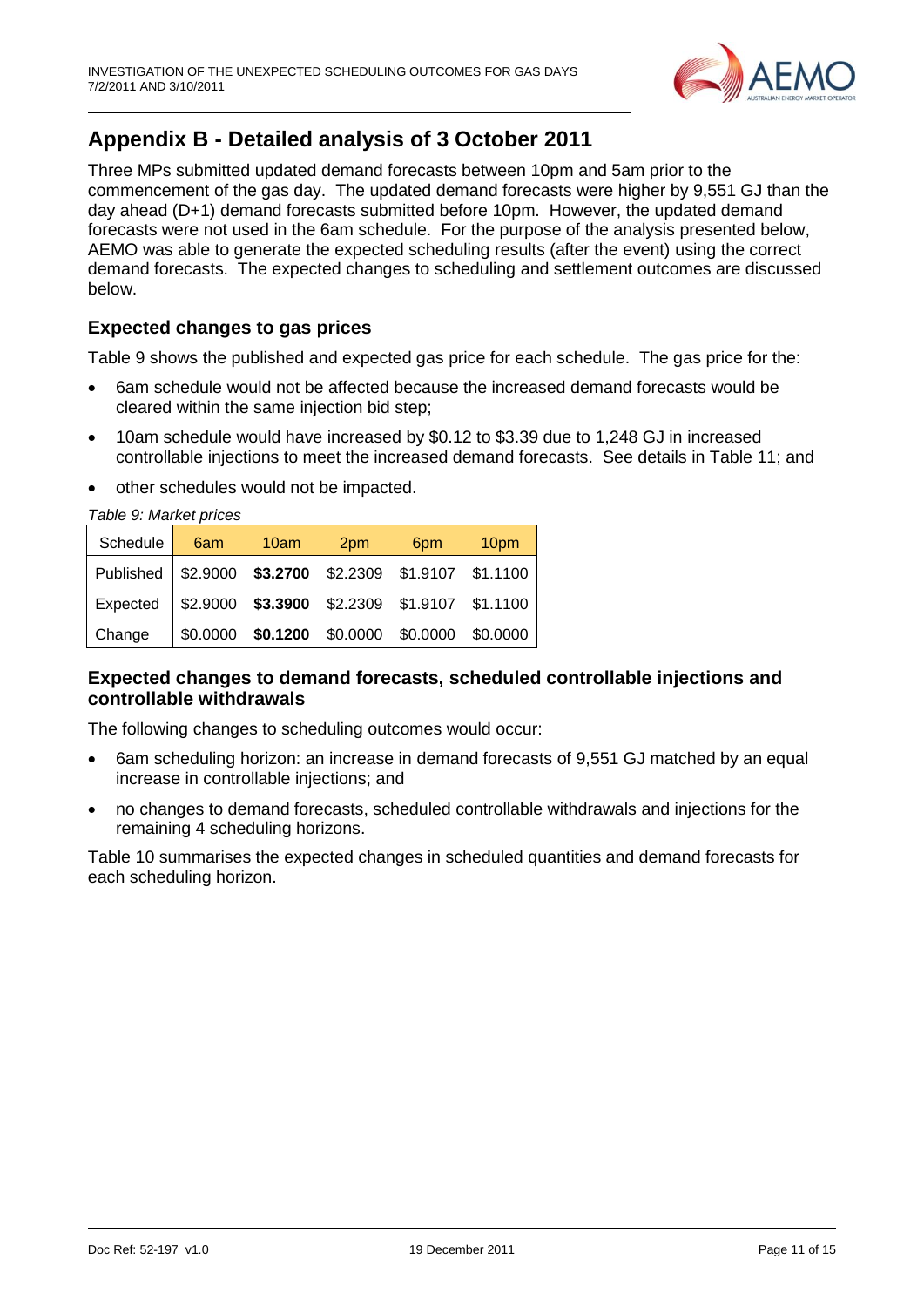

*Table 10: Expected changes to demand forecasts, scheduled controllable injection and withdrawal quantities*

| Scheduling horizon            | 6am-6am                    | 10am-6am | 2pm-6am                               | 6pm-6am | 10pm-6am |  |
|-------------------------------|----------------------------|----------|---------------------------------------|---------|----------|--|
|                               |                            |          | <b>Published quantities</b>           |         |          |  |
| Demand forecast (GJ)          | 665,477                    | 521,624  | 415,850                               | 318,056 | 163,935  |  |
| Controllable withdrawals (GJ) | 42,758                     | 35,632   | 39,074                                | 34,938  | 44,751   |  |
| Controllable injections (GJ)  | 711,928                    | 618,263  | 484,747                               | 355,501 | 232,296  |  |
|                               | <b>Expected quantities</b> |          |                                       |         |          |  |
| Demand forecast (GJ)          | 675,028                    | 521,624  | 415,850                               | 318,056 | 163,935  |  |
| Controllable withdrawals (GJ) | 42,758                     | 35,632   | 39,074                                | 34,938  | 44,751   |  |
| Controllable injections (GJ)  | 721,479                    | 618,263  | 484,747                               | 355,501 | 232,296  |  |
|                               |                            |          | <b>Expected changes to quantities</b> |         |          |  |
| Demand Forecast (GJ)          | 9,551                      | 0        | 0                                     | 0       | 0        |  |
| Controllable withdrawals (GJ) | 0                          | 0        | 0                                     | 0       | 0        |  |
| Controllable injections (GJ)  | 9,551                      | 0        | 0                                     | 0       | 0        |  |

Table 11 shows the breakdown of the changes to demand forecasts, controllable withdrawals and injections for each scheduling interval and summed for each scheduling horizon and schedule.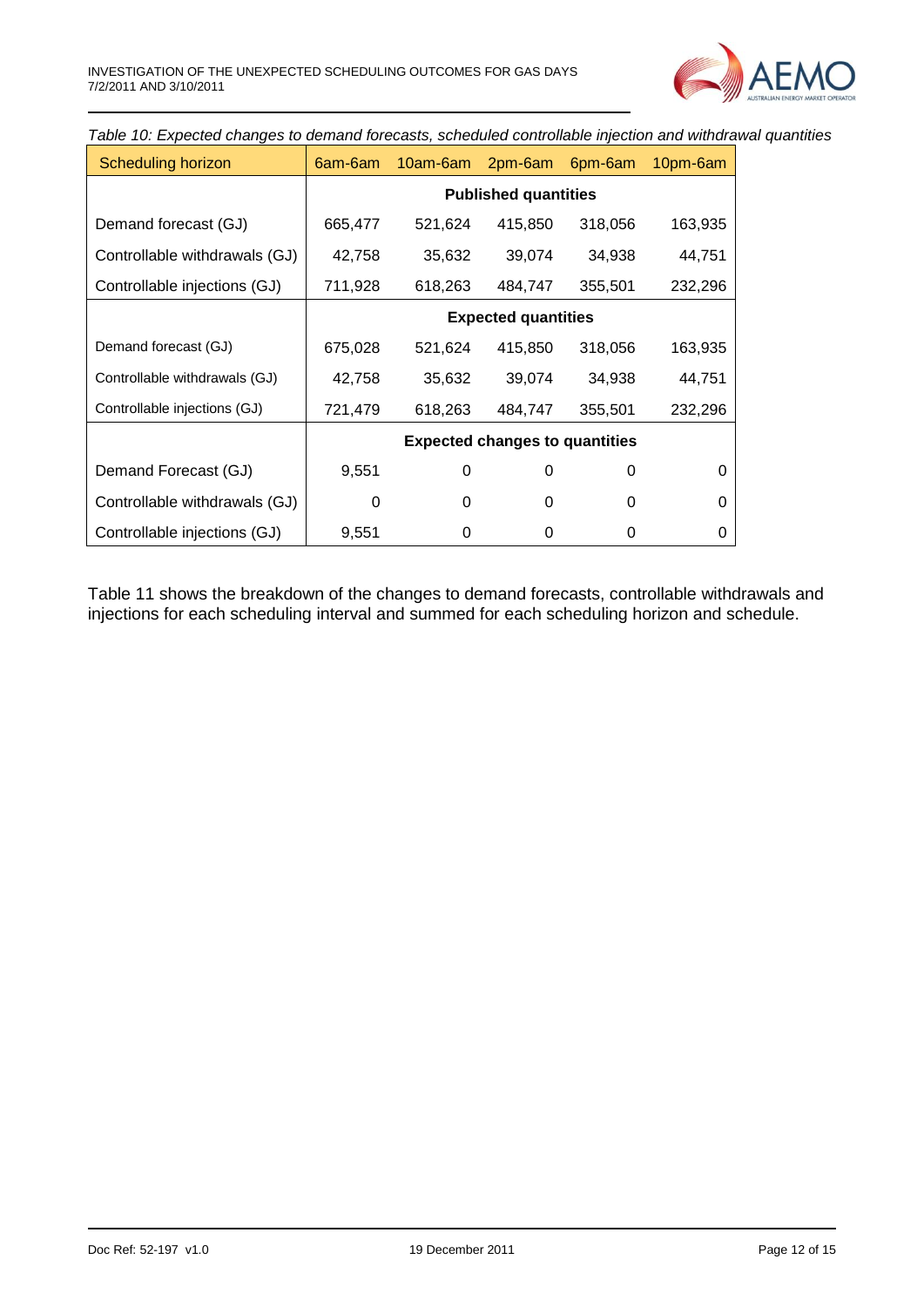

*Table 11: Expected changes to demand forecasts, scheduled controllable injection and withdrawal quantities broken down by scheduling interval*

| Scheduling interval                 | 6am                              | 10am                                     | 2pm         | 6pm   | 10pm  |  |  |
|-------------------------------------|----------------------------------|------------------------------------------|-------------|-------|-------|--|--|
|                                     | Changes to demand forecasts (GJ) |                                          |             |       |       |  |  |
| 6am-10am                            | 6,849                            | 0                                        | $\Omega$    | 0     | 0     |  |  |
| 10am-2pm                            | 1,760                            | 0                                        | $\Omega$    | 0     | 0     |  |  |
| 2pm-6pm                             | $-317$                           | 0                                        | $\Omega$    | 0     | 0     |  |  |
| 6pm-10pm                            | 740                              | 0                                        | $\Omega$    | 0     | 0     |  |  |
| 10pm-6am                            | 519                              | 0                                        | $\Omega$    | 0     | 0     |  |  |
| <b>Total for scheduling horizon</b> | 9,551                            | 0                                        | 0           | 0     | 0     |  |  |
| <b>Total for schedule</b>           | 9,551                            | 0                                        | $\mathbf 0$ | 0     | 0     |  |  |
|                                     |                                  | Changes to controllable withdrawals (GJ) |             |       |       |  |  |
| 6am-10am                            | 0.2                              | 0.2                                      | 0.2         | 0.2   | 0.2   |  |  |
| 10am-2pm                            | 0.1                              | 0.3                                      | 0.3         | 0.3   | 0.3   |  |  |
| 2pm-6pm                             | 0.0                              | 0.1                                      | 0.0         | 0.0   | 0.0   |  |  |
| 6pm-10pm                            | $-0.1$                           | 0.0                                      | 0.0         | 0.0   | 0.0   |  |  |
| 10pm-6am                            | $-0.3$                           | $-0.4$                                   | 0.0         | 0.0   | 0.0   |  |  |
| <b>Total for scheduling horizon</b> | 0.0                              | 0.0                                      | 0.0         | 0.0   | 0.0   |  |  |
| <b>Total for schedule</b>           | 0.0                              | 0.2                                      | 0.5         | 0.5   | 0.5   |  |  |
|                                     |                                  | Changes to controllable injections (GJ)  |             |       |       |  |  |
| 6am-10am                            | 1,248                            | 1,248                                    | 1,248       | 1,248 | 1,248 |  |  |
| 10am-2pm                            | 1,661                            | 359                                      | 359         | 359   | 359   |  |  |
| 2pm-6pm                             | 1,661                            | $-90$                                    | 0           | 0     | 0     |  |  |
| 6pm-10pm                            | 1,661                            | $-90$                                    | 0           | 0     | 0     |  |  |
| 10pm-6am                            | 3,321                            | $-179$                                   | 0           | 0     | 0     |  |  |
| <b>Total for scheduling horizon</b> | 9,551                            | 0                                        | $\bf{0}$    | 0     | 0     |  |  |
| <b>Total for schedule</b>           | 9,551                            | 1,248                                    | 1,606       | 1,606 | 1,606 |  |  |

#### **Changes to imbalance quantities and payments**

Table 12 shows the published and expected total market imbalance quantities and payments. The largest changes would occur in the 10am and 2pm schedules:

- 6am schedule: no change to imbalance payments would occur because the imbalance quantity and gas price would not change;
- 10am schedule: the market would have been under-paid by \$5,202 in imbalance payments due to a negative change of -1,248 GJ in imbalance quantity (associated with a small increase (0.2 GJ) in controllable withdrawals and an increase of 1,248 GJ in controllable injections in the 6am-10am scheduling interval. See details in Table 11);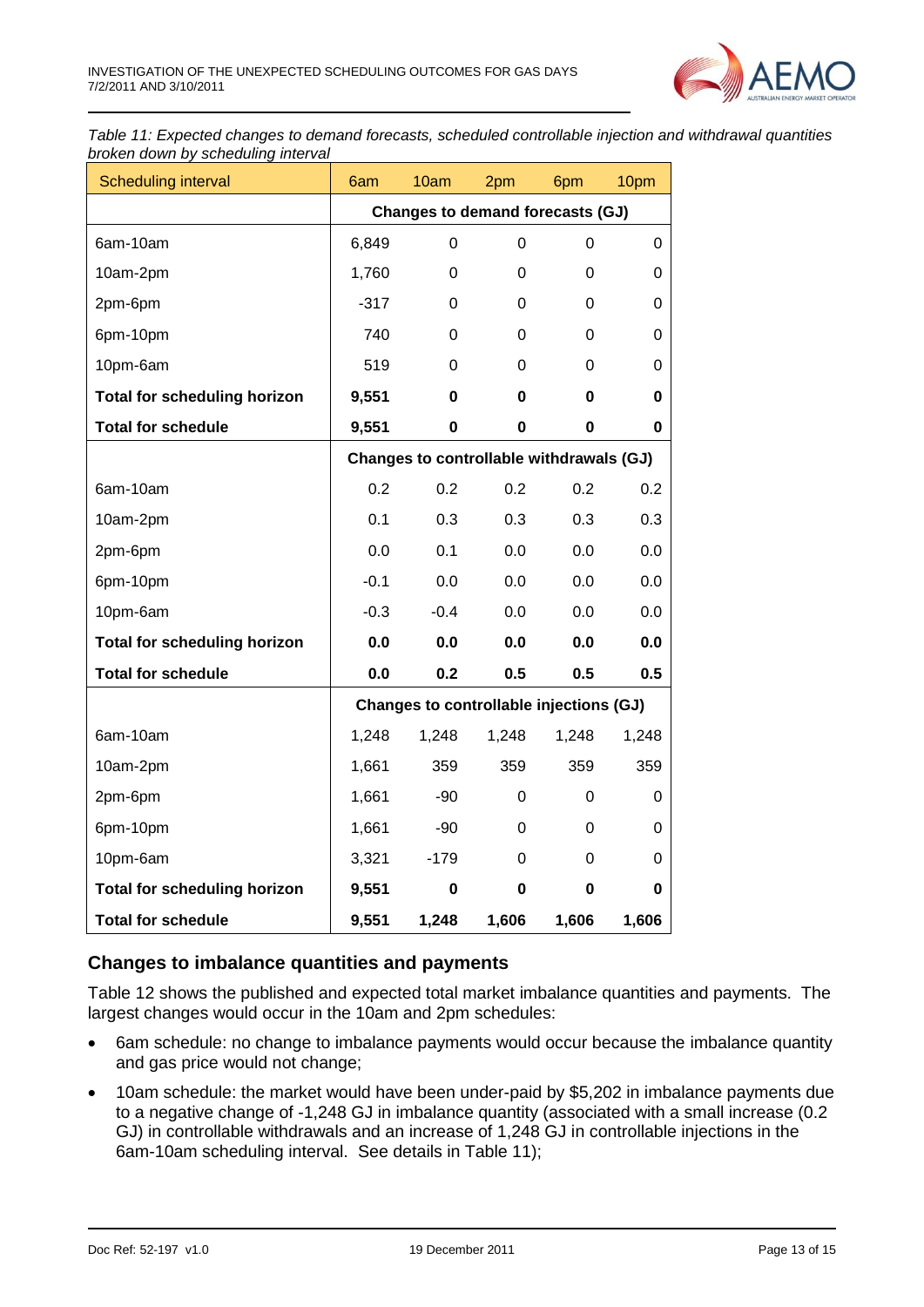

- 2pm schedule: The market would have been under-paid by \$799 in imbalance payments caused by a negative change in imbalance quantity of -358 GJ (associated with 0.3 GJ (=0.5  $GJ - 0.2 GJ$ ) increase in controllable withdrawals and 359 GJ (=1,606 GJ – 1,248 GJ) increase in scheduled injections. See details in Table 11);
- no changes to imbalance quantities in other schedules on the gas day; and
- in total, the market would have been underpaid by \$6,001 in daily imbalance payments.

| Schedule                      | 6am                                                          | 10am         | 2pm      | 6pm      | 10pm      |
|-------------------------------|--------------------------------------------------------------|--------------|----------|----------|-----------|
|                               | <b>Published imbalance quantities and payments</b>           |              |          |          |           |
| Imbalance withdrawal (GJ)     | 708,235                                                      | 16,954       | 11,239   | 10,033   | 22,960    |
| Imbalance injections (GJ)     | 711,928                                                      | 25,062       | $-8,940$ | $-8,059$ | $-1,842$  |
| Net imbalance quantity (GJ)   | $-3,693$                                                     | $-8,108$     | 20,179   | 18,093   | 24,802    |
| Gas price (\$/GJ)             | \$2.9000                                                     | \$3.2700     | \$2.2309 | \$1.9107 | \$1.1100  |
| Imbalance payments (\$)       | $-$10,710$                                                   | $-$ \$26,512 | \$45,018 | \$34,570 | \$27,530  |
| Daily imbalance payments (\$) |                                                              |              |          |          | \$69,896  |
|                               | <b>Expected imbalance quantities and payments</b>            |              |          |          |           |
| Imbalance withdrawal (GJ)     | 717,786                                                      | 7,403        | 11,239   | 10,033   | 22,960    |
| Imbalance injections (GJ)     | 721,479                                                      | 16,758       | $-8,582$ | $-8,059$ | $-1,842$  |
| Net imbalance quantity (GJ)   | $-3,693$                                                     | $-9,355$     | 19,821   | 18,093   | 24,802    |
| Gas price (\$/GJ)             | \$2.9000                                                     | \$3.3900     | \$2.2309 | \$1.9107 | \$1.1100  |
| Imbalance payments (\$)       | $-$10,710$                                                   | $-$31,714$   | \$44,219 | \$34,570 | \$27,530  |
| Daily imbalance payments (\$) |                                                              |              |          |          | \$63,895  |
|                               | <b>Expected changes to imbalance quantities and payments</b> |              |          |          |           |
| Gas price (\$/GJ)             | \$0.0000                                                     | \$0.1200     | \$0.0000 | \$0.0000 | \$0.0000  |
| Net Imbalance quantity (GJ)   | 0                                                            | $-1,248$     | $-358$   | 0        | 0         |
| Imbalance payments (\$)       | \$0                                                          | $-$5,202$    | $-$799$  | \$0      | \$0       |
| Daily imbalance payments (\$) |                                                              |              |          |          | $-$6,001$ |

#### *Table 12: Expected changes to imbalance quantities and payments*

#### **Changes to deviation quantities and payments**

MPs' deviation quantities would not have been impacted because:

- There was no impact on deviation payments for the last scheduling interval for gas day 2 October 2011 as the 6am price for gas day 3 October 2011 did not change.
- settlement system uses the correct demand forecasts for the 6am-10am scheduling interval in the 10am schedule to calculate deviation quantities; and
- no change to injection and (controllable) withdrawal deviation quantities would be expected as it was assumed that MPs would not deviate from their scheduled injections and withdrawals by more than the published deviation quantities in each scheduling interval.

As a result, the total deviation payments would remain unchanged.